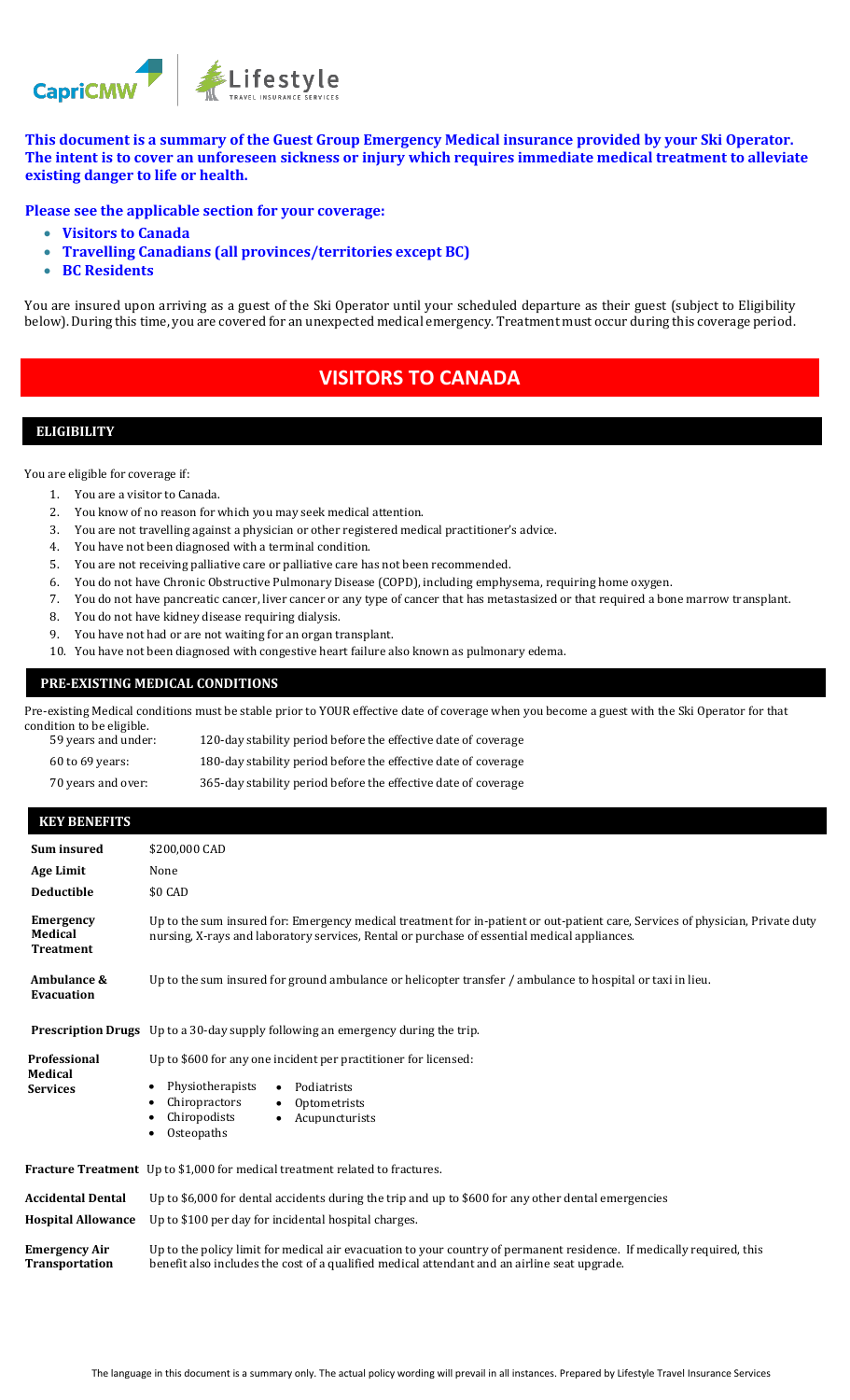| <b>Return of</b><br>Dependant<br>Children | When an insured traveller is returned to their country of permanent residence because of a medical<br>emergency, this benefit includes:                                                                                                                                |
|-------------------------------------------|------------------------------------------------------------------------------------------------------------------------------------------------------------------------------------------------------------------------------------------------------------------------|
|                                           | Up to a one-way economy airfare for dependent children to return home.<br>The cost of a qualified chaperone                                                                                                                                                            |
| Repatriation                              | Up to the sum insured for preparation and return of the body and up to \$6,000 for burial or cremation at the place of death.<br>Transportation costs and insurance coverage for one family member to identify the body, and up to \$400 per day to a                  |
|                                           | maximum of \$2,000 for their meals and accommodation.                                                                                                                                                                                                                  |
| Family                                    | When an insured traveller is hospitalized, this benefit includes                                                                                                                                                                                                       |
| Transportation                            | A round trip economy airfare or ground transportation costs for a family member to be at their bedside and up to \$400<br>$\bullet$<br>per day to a maximum of \$2,000 for out-of-pocket expenses.                                                                     |
| <b>Out-of-Pocket</b><br><b>Expenses</b>   | When a travelling companion is hospitalized on the date the insured traveller is scheduled to return home or when they are<br>transferred to a different hospital in another city for emergency medical treatment, up to \$500 per day to a maximum of \$5,000<br>for: |
|                                           | Commercial accommodation<br>Internet charges<br>Bus fare<br>$\bullet$<br>Meals<br>• Rental car services<br>Taxi fare<br>٠<br>Telephone calls<br>Parking charges<br>٠                                                                                                   |
| <b>Return of</b><br>Vehicle               | When the insured traveller is not medically fit to drive home, this benefit includes:                                                                                                                                                                                  |
|                                           | In to the nolicy limit for a commercial agancy to return the vehicle or un to a one-way economy airfare plus gas meals                                                                                                                                                 |

• Up to the policy limit for a commercial agency to return the vehicle or up to a one-way economy airfare plus gas, meals and accommodation for a family member or friend to pick up and return the vehicle.

# **TRAVELLING CANADIANS (all provinces / territories except BC)**

### **ELIGIBILITY**

You are eligible for coverage if:

- 1. You are a Canadian resident.
- 2. You are covered for provincial health care in your home province.
- 3. You are not travelling against a physician or other registered medical practitioner's advice.
- 4. You have not been diagnosed with a terminal condition.
- 5. You are not receiving palliative care or palliative care has not been recommended.

### **PRE-EXISTING MEDICAL CONDITIONS**

There is no stability requirement for pre-existing medical conditions.

## **KEY BENEFITS**

| <b>Sum insured</b>                    | \$5,000,000 CAD                                                                                                                                                                                                                |  |  |
|---------------------------------------|--------------------------------------------------------------------------------------------------------------------------------------------------------------------------------------------------------------------------------|--|--|
| Age Limit                             | None                                                                                                                                                                                                                           |  |  |
| <b>Deductible</b>                     | \$0 CAD                                                                                                                                                                                                                        |  |  |
| <b>Emergency</b>                      |                                                                                                                                                                                                                                |  |  |
| <b>Medical Treatment</b>              | Up to the policy limit for: Emergency medical treatment for in-patient or out-patient care, Services of physician, Private duty<br>nursing, X-rays and laboratory services, Rental or purchase of essential medical appliances |  |  |
| Ambulance &<br>Evacuation             | Up to the sum insured for ground ambulance or helicopter transfer / ambulance to hospital or taxi in lieu.                                                                                                                     |  |  |
| <b>Prescription Drugs</b>             | Up to a 30-day supply following an emergency during the trip.                                                                                                                                                                  |  |  |
| <b>Professional</b><br><b>Medical</b> | Up to \$700 for any one incident per practitioner for licensed:                                                                                                                                                                |  |  |
| <b>Services</b>                       | Physiotherapists<br>Podiatrists<br>$\bullet$                                                                                                                                                                                   |  |  |
|                                       | Chiropractors<br>Optometrists<br>Chiropodists                                                                                                                                                                                  |  |  |
|                                       | Acupuncturists<br>$\bullet$<br>Osteopaths                                                                                                                                                                                      |  |  |
|                                       | <b>Fracture Treatment</b> Up to \$1,250 for medical treatment related to fractures.                                                                                                                                            |  |  |
| <b>Accidental Dental</b>              | Up to the policy limit for dental accidents during trip. Also includes additional coverage for up to 30 days in the home province<br>upon return from the trip and up to \$700 for any other dental emergencies.               |  |  |
| Hospital<br>Allowance                 | Up to \$100 per day for incidental hospital charges                                                                                                                                                                            |  |  |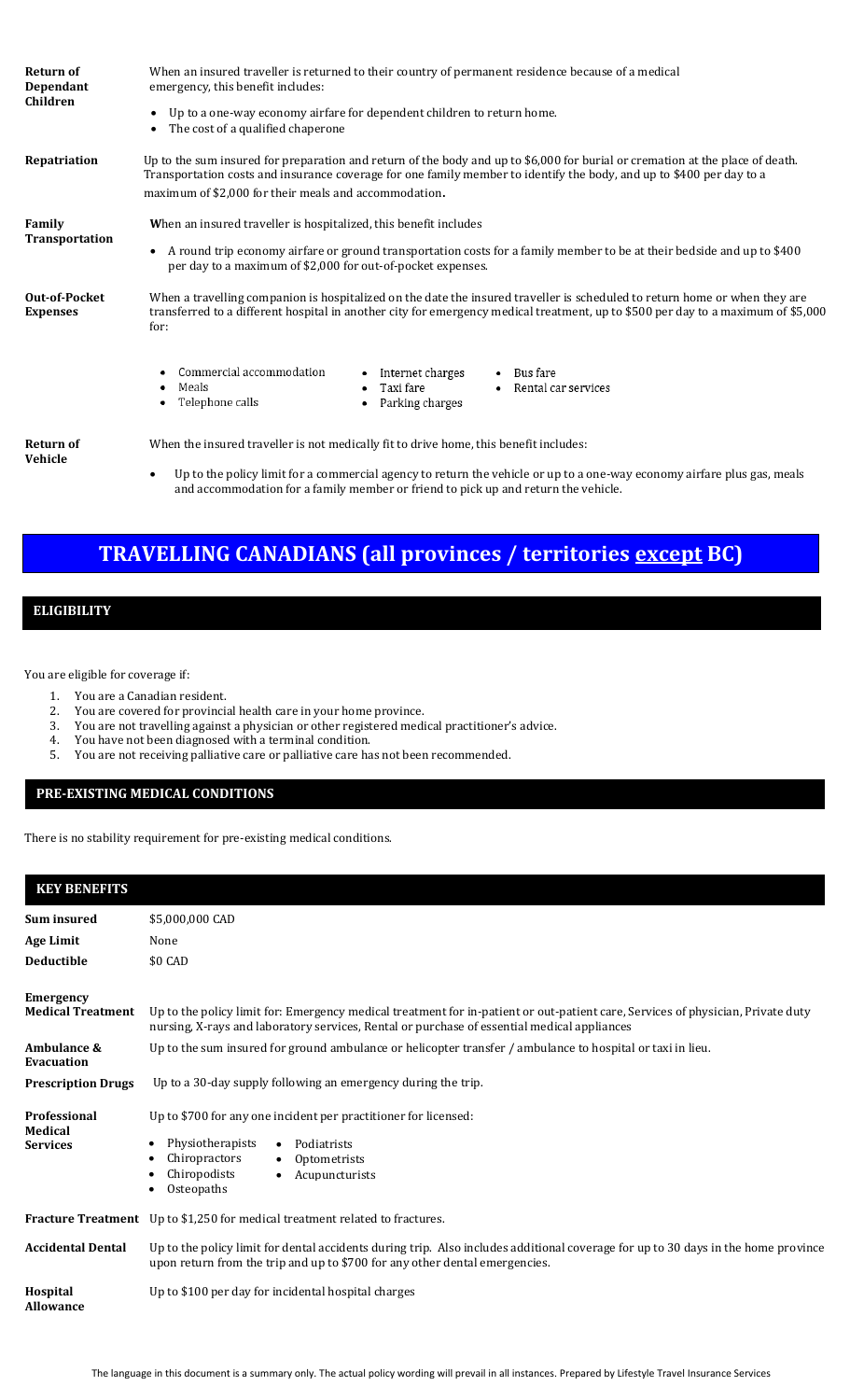| Up to the policy limit for medical air evacuation. If medically required, this benefit also includes the cost of a qualified<br>medical attendant and an airline seat upgrade.                                                                                                                                   |  |  |  |  |
|------------------------------------------------------------------------------------------------------------------------------------------------------------------------------------------------------------------------------------------------------------------------------------------------------------------|--|--|--|--|
| Up to a one-way economy airfare to return to the home province for immediate medical treatment, provided treatment is<br>required within 10 days of returning home.                                                                                                                                              |  |  |  |  |
| Up to \$700 if the insured traveller is medically air evacuated to their home province and there was no room aboard the<br>aircraft for baggage.                                                                                                                                                                 |  |  |  |  |
| When an insured traveller is returned to their home province because of a medical emergency, this benefit includes:                                                                                                                                                                                              |  |  |  |  |
| • Up to a one-way economy airfare for dependent children to return home.<br>The cost of a qualified chaperone                                                                                                                                                                                                    |  |  |  |  |
| Up to the policy limit for preparation and return of the body:<br>• Up to \$6,000 for burial or cremation at the place of death<br>Transportation costs and insurance coverage for one family member to identify the body, and up to \$400 per day to a<br>maximum of \$2,000 for their meals and accommodation. |  |  |  |  |
| When an insured traveller is hospitalized, this benefit includes                                                                                                                                                                                                                                                 |  |  |  |  |
| • A round trip economy airfare or ground transportation costs for a family member to be at their bedside and up to \$500<br>per day to a maximum of \$2,500 for out-of-pocket expenses.                                                                                                                          |  |  |  |  |
| When a travelling companion is hospitalized on the date the insured traveller is scheduled to return home or when they are<br>transferred to a different hospital in another city for emergency medical treatment, this benefit includes:                                                                        |  |  |  |  |
| Commercial accommodation<br>• Internet charges<br>• Bus fare<br>Meals<br>• Taxi fare<br>• Rental car services<br>• Telephone calls<br>• Parking charges                                                                                                                                                          |  |  |  |  |
| When the insured traveller is not medically fit to drive home, this benefit includes:                                                                                                                                                                                                                            |  |  |  |  |
| Up to the policy limit for a commercial agency to return the vehicle or up to a one-way economy airfare plus gas, meals and<br>accommodation for a family member or friend to pick up and return the vehicle.                                                                                                    |  |  |  |  |
| • Up to \$900 for accommodation and meals when a flight is delayed for 4+ hours<br>Up to \$400 for additional transportation when a flight is delayed for 4+ hours                                                                                                                                               |  |  |  |  |
| Up to \$400 for entertainment expenses when a flight is delayed for 4+ hours<br>• Up to \$900 for essential items when the baggage is lost or delayed by the airline for 6+ hours                                                                                                                                |  |  |  |  |
| When the insured traveller is returned to their home province because of a medical emergency, this benefit is available for up<br>to 15 days from the return date and includes:                                                                                                                                  |  |  |  |  |
| Up to \$1,000 for a semi-private room in a hospital, rehabilitation centre or convalescent home<br>Up to \$100 per day for home care nursing                                                                                                                                                                     |  |  |  |  |
| Up to \$300 for ambulance or taxi services<br>Up to \$300 for rental or purchase of essential medical appliances                                                                                                                                                                                                 |  |  |  |  |
|                                                                                                                                                                                                                                                                                                                  |  |  |  |  |

# **BC RESIDENTS**

## **ELIGIBILITY**

You are eligible for coverage if:

- 1. You are a BC Resident<br>2. You are under the age
	- You are under the age of 80

## **PRE-EXISTING MEDICAL CONDITIONS**

There is no stability requirement for pre-existing medical conditions.

| <b>KEY BENEFITS</b> |                                                                                                                                                                                                                                                                                                                                             |
|---------------------|---------------------------------------------------------------------------------------------------------------------------------------------------------------------------------------------------------------------------------------------------------------------------------------------------------------------------------------------|
| Evacuation          | Up to \$25,000 for helicopter transfer to hospital due to injury or sickness.                                                                                                                                                                                                                                                               |
| Ambulance           | Up to \$2,000 for ground or air ambulance to hospital due to injury or sickness.                                                                                                                                                                                                                                                            |
| Accidental Dental   | Up to \$5,000 for dental accidents during the trip.                                                                                                                                                                                                                                                                                         |
| Medical Treatment   | When by reason of injury only, the insured traveller requires medical treatment by a Physician within 30 days from the date<br>of the accident and incurs expenses for any of the following services or supplies, while under the Regular Care and<br>Attendance of a Physician with respect to items (1) to (7) up to a total of \$15,000: |

1. Expenses for the services of a Nurse when recommended by a Physician, subject to a maximum of \$5,000 per any one accident.